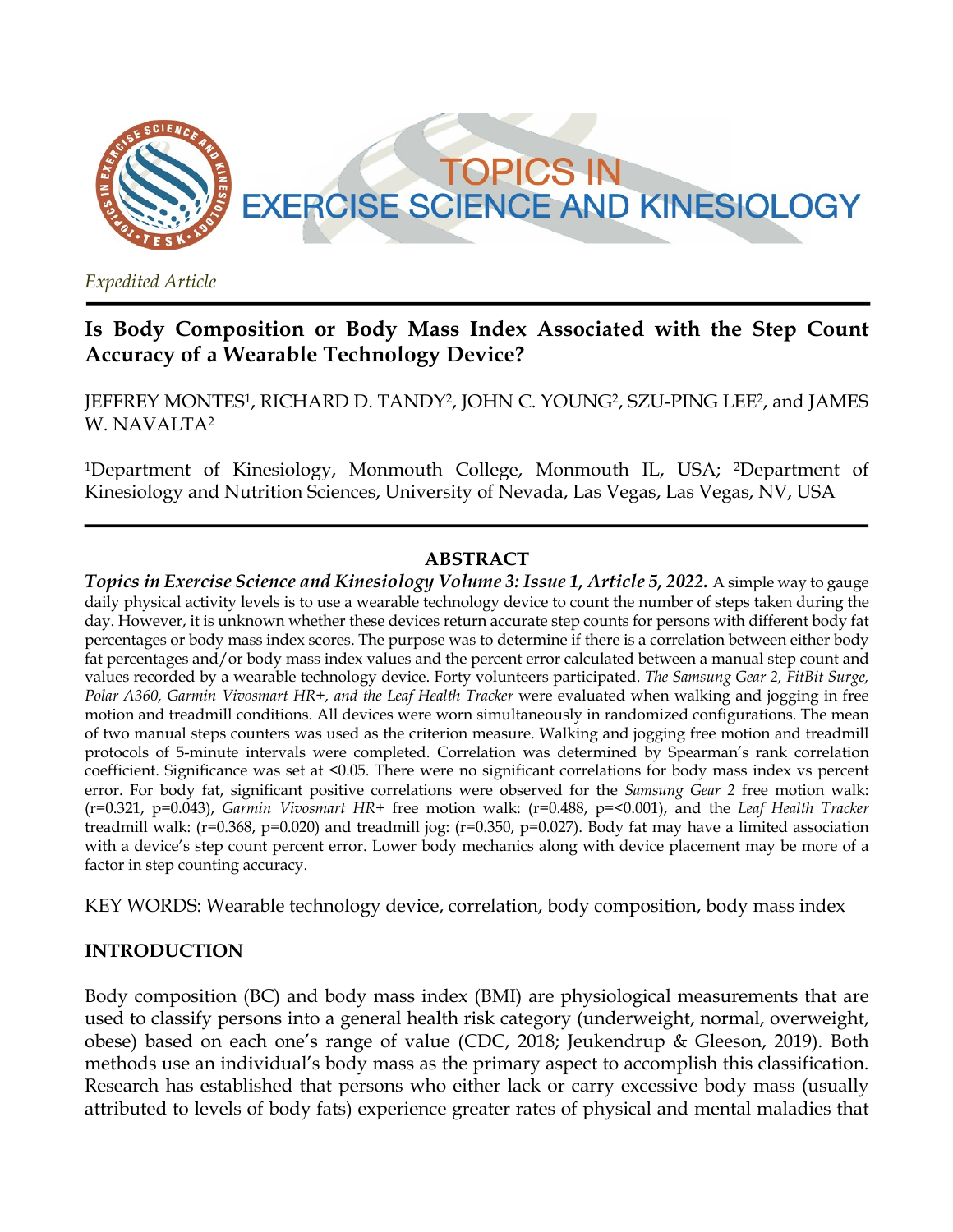can potentially reduce a person's quality of life and/or shorten their life span (WHO, 02/16/2018). Low body mass has been linked to osteoporosis (Lim & Park, 2016), a suppressed immune response (Ritz & Gardner, 2006), increased rates of depression (de Wit, van Straten, van Herten, Penninx, & Cuijpers, 2009) and slow, curbed body growth (Reese, 2008). High body mass has been linked to an increased risk of cardiovascular disease (Lahey & Khan, 2018), rising cases of type-2 diabetes (Karr, Jackowski, Buckley, Fairman, & Sclar, 2019), an increased prevalence of hypertension (Santiago & Moreira, 2019), and osteoarthritis (Wang & He, 2018). While both use body mass as a primary aspect to classify health status or to help predict the possibility of developing a detrimental condition, the way body mass is utilized for each evaluation is different.

BC is defined the percentage of body mass that is composed of fat rather than other components such as muscle, tissue, or bone (WHO, 02/16/2018). This value can be obtained using laboratory-based systems such as hydrostatic weighing, air displacement, bioelectrical impedance, or dual x-ray absorptiometry or through field-based techniques that utilize a tape measure or skinfold calipers (Kuriyan, 2018). Regardless of the method, BC values have varied accuracy as they represent estimations derived from alternatively measured physiological or physical factors and the associated body fat percentages that are expected to be simultaneously present (Lohman & Miliken, 2019). Because male and females have different levels of body fat (usually females > males) (Schorr et al., 2018) and proportions of body fat normally increase with age due to reduced physical activity levels (St-Onge & Gallagher, 2010), both age and biological sex (not gender: WHO, 2022) play a role in BC health risk classification. The higher the BC value, the greater the risk of developing one or more detrimental health factors.

While BMI also uses body mass to help determine one's health classification, it does not directly estimate body fat percentage (Bradbury, Guo, Caims, Armstrong, & Key, 2017). Instead it uses the whole body mass to calculate a ratio score based on a person's mass and height (Brazier, 2018) using the following equation: BMI = mass (kg)/ height (m)<sup>2</sup> (Liguori, Dweyer, & Fitts, 2014). The higher the BMI value, the more mass that is carried by the corresponding height. Just like BC, the lower or higher the BMI value, the greater the risk of developing an ailment previously mentioned (Jakicic, Rogers, & Donnelly, 2018). Currently, BMI has no official subcategorizations accounting for age or biological sex. However, recent research has begun to evaluate adjusted health risk category parameters that take into account ethnicity (Misra & Dhurandhar, 2019) and age/biological sex (Bachmann, 2019). The advantage of using BMI rather than BC is that BMI does not require special equipment or training to utilize. Even though it is easy to determine, the current use of BMI can be deceiving. BMI uses overall body mass for its calculations. Thus, it does not account for what portion of that body mass is muscle, body fat, or body tissue. Because muscle and bone are denser than fat (Scrollseek, 2010), BMI can overestimate body fat in athletes with high bone density and muscle mass or underestimate it in older people who have low bone density and muscle mass.

For those in a higher health risk category because of elevated BC and/or BMI values, the implementation of a daily physical activity regime is highly encouraged. One of the more popular methods to accomplish this is by counting the steps taken in one day. Walking 10,000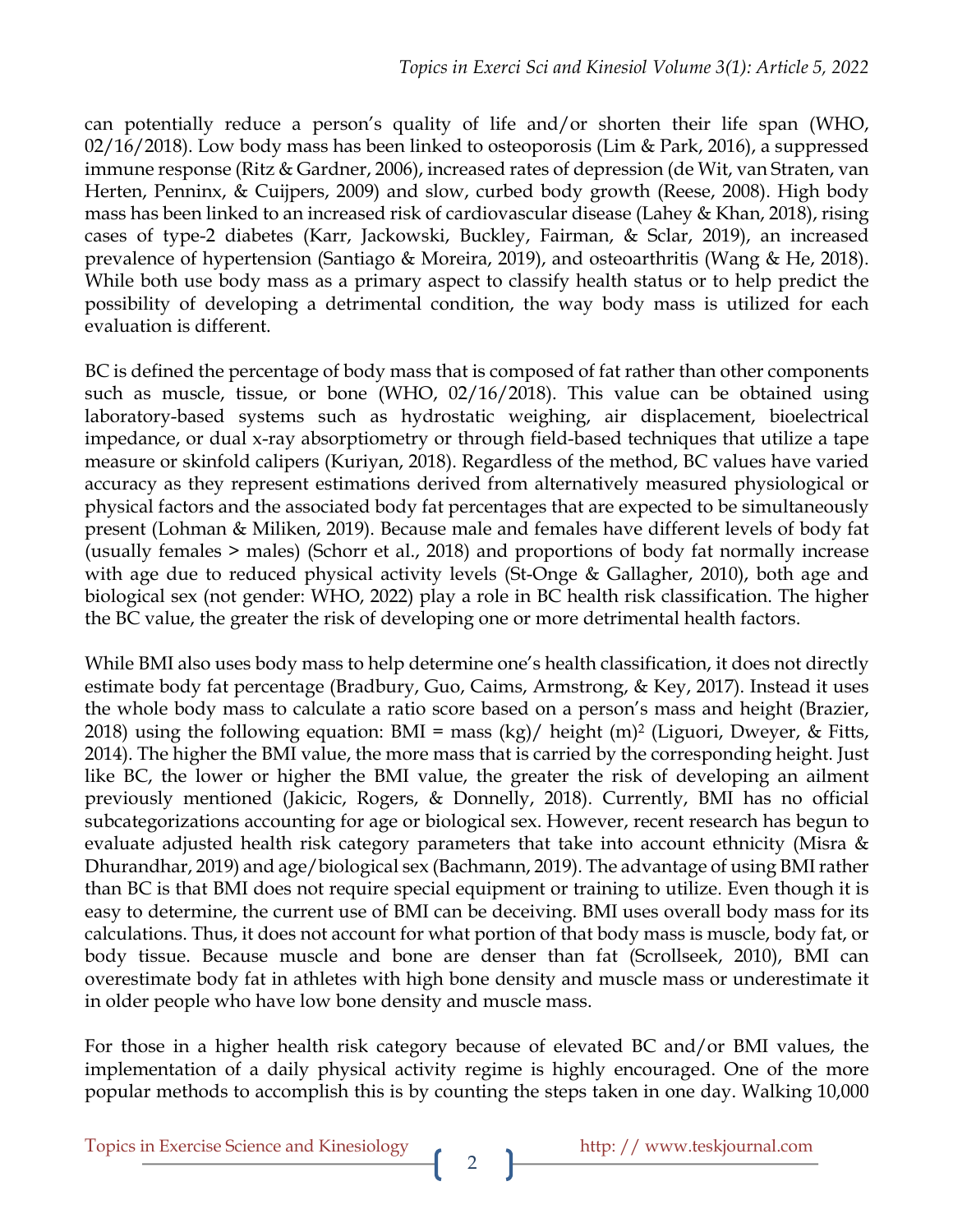steps a day has been shown to provide general health benefits (Tudor-Locke, Johnson, & Katzmarzyk, 2009) with 15,000 steps a day benefitting more serious metabolic conditions (Tigbe, Granat, Sattar, & Lean, 2017). The use of a wearable technology device to count daily steps has become extremely popular (Thompson, 2016). Even though it has been shown that wearable technology devices are successfully used to promote physical activity (Cheatham, Stull, Fantigrassi, & Motel, 2018; Espinoza, Chen, Orozco, Deavenport-Saman, & Yin, 2017; Kirk, Amiri, Pirbaglou, & Ritvo, 2018), the ability of many of these devices to accurately count steps has not been adequately defined. This is especially true for those that have differing BC and BMI values and are relying on these devices to facilitate a healthier lifestyle.

Previous research has provided conflicting evidence of the effect of a person's BMI on a pedometer's step counting accuracy. One study indicated that BMI had no significant main effect on a pedometer's accuracy while walking on a treadmill during three different speeds (Feito, Bassett, Thompson, & Tyo, 2012). In contrast, another study which had participants walk briskly for 400m, slow walk for 10m, and then ascend and descend a flight of stairs produced results that the absolute error of the pedometer was positively correlated with BMI (Shepherd, Toloza, McClung, & Schmalzried, 1999). The same conflicting evidence is also evident in BC's effect on a pedometer's step counting accuracy. One study that utilized 2 minute bouts of walking on a treadmill at three separate speeds gave no indication that BC affected pedometer accuracy (Duncan, Schofield, Duncan, & Hinckson, 2007). Contrary to this, another study had participants walk on a treadmill for 3 minute stages at five various speeds with some of the tested devices being less accurate as the BC increased (Crouter, Schneider, & Bassett Jr., 2005). While pedometers have been utilized for many decades, the use of currently available wearable device technology has only been utilized since approximately 2009 (Thompson, 2015, 2016). As such there are no known studies that have evaluated the effect of either BC or BMI on the measurement accuracy for these devices.

The purpose of this study was to determine if either BC and BMI has a significant correlation to the percentage errors calculated between a criterion measure (the mean of two manual counters) and the number of steps recorded by various wearable technology devices. This was carried out four conditions: free motion walking, free motion jogging, treadmill walking, and treadmill jogging. We hypothesized that there would be a significant positive relationship between BC or BMI values and the calculated percent error for each device for each condition in that when BC or BMI increased. the percent error of the device would also increase.

## **METHODS**

### *Participants*

Forty healthy (identified as low risk according to the ACSM pre-participation screening questionnaire) participants aged 25.09±7.17 years (twenty males and twenty females) volunteered for this investigation (descriptive characteristics are provided in **Table 1**.). Participants filled out an informed consent form that was approved by the UNLV Biomedical Institutional Review Board (#885569-3). This work was carried out fully in accordance to the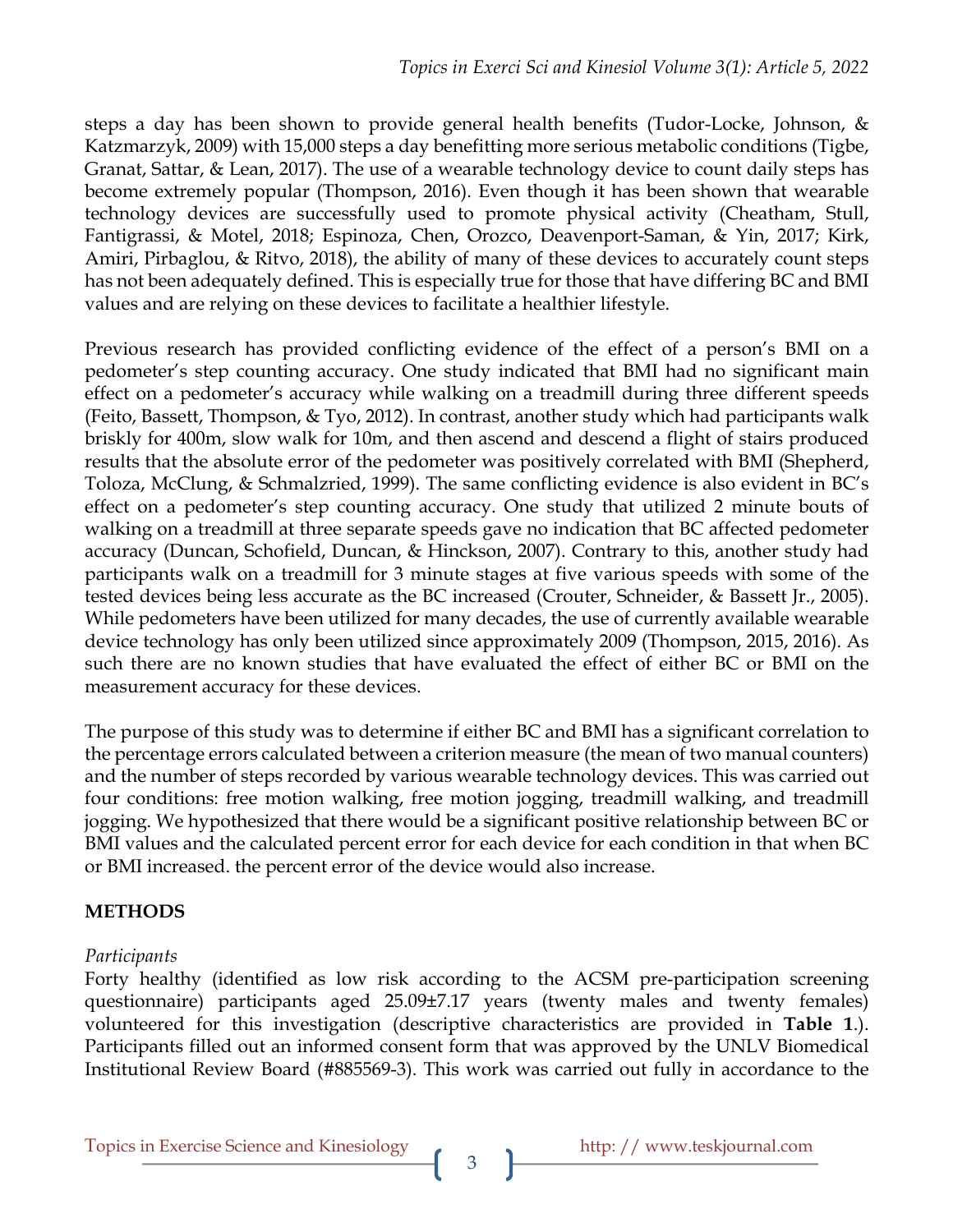ethical standards outlined in the *International Journal of Exercise Science* (Navalta, Stone, & Lyons, 2019)

| <b>Table 1.</b> Participants characteristics. Means $\pm$ SD presented. |                                                                  |                    |            |                |                |  |  |
|-------------------------------------------------------------------------|------------------------------------------------------------------|--------------------|------------|----------------|----------------|--|--|
|                                                                         | Age (yrs)                                                        | Height (cm)        | Mass (kg)  | BC(%)          | BMI            |  |  |
|                                                                         |                                                                  |                    |            |                |                |  |  |
| All participants $N=40$ )                                               | 25.09±7.17                                                       | $169.64 \pm 11.18$ | 77.19±19.2 | $26.04\pm7.62$ | $26.43\pm5.19$ |  |  |
| $\mathbf{R} \cap \mathbf{R}$<br>$\cdot$                                 | $\mathbf{D}$ $\mathbf{r}$ $\mathbf{D}$ $\mathbf{r}$ $\mathbf{r}$ |                    |            |                |                |  |  |

BC = Body Composition; BMI = Body Mass Index

*Devices*

The five wearable technology devices investigated consisted of four that are worn on the wrist: *Samsung Gear 2, FitBit Surge, Polar A360, Garmin Vivosmart HR+*, and one worn on the waist: *Leaf Health Tracker*. Immediately prior to testing, the participants age, biological sex, height, weight, and where the device was being worn were programmed into the device. The device was synchronized, and the appropriate "activity" mode, if available, was selected. The mean of two manual step counts using a hand-held tally counter (Horsky, New York, NY) was used as the criterion measurement. All devices use proprietary algorithms to determine what constitutes a step for counting purposes.

*The Samsung Gear 2* (Samsung Electro-Mechanics, Seoul, South Korea) is a wrist-worn smartwatch. Sensors include an accelerometer, gyroscope, and heart rate monitor.

*The Fitbit Surge* (Fitbit Inc, San Francisco, CA) is a fitness super wrist-watch that utilizes GPS tracking to determine distance and pace. Sensors and components include 3-axis accelerometers, digital compass, optical heart rate monitor, altimeter, ambient light sensor, and vibration motor.

*The Polar A360* (Polar Electro, Kempele, Finland) is a wrist-worn fitness tracker that has a proprietary optical heart rate module. No other specifications are given.

*The Garmin Vivosmart HR+* (Garmin Ltd, Canton of Schaffhausen, Switzerland) is smart activity tracker with wrist-based heart rate as well as GPS. Sensors include a barometric altimeter and accelerometer.

*The Leaf Health Tracker* (Bellabeat, San Fransisco, CA): Sensors include a 3-axis accelerometer and vibration motor.

### *Protocol*

Data for this study was completed concurrently during a collection period that has been recently published (Montes & Navalta, 2019). The protocol has been described here for the convenience of the reader. In the week prior to testing, participants provided anthropometric data. Age in years and biological sex was self-reported, height (cm) was measured with a Health-o-meter wall mounted height rod (Pelstar LLC/Health-o-meter, McCook, IL), mass (kg), Body Composition (BC) and Body Mass Index (BMI) was provided by a hand-and-foot bioelectric impedance analyzer (seca mBCA 514 Medical Body Composition Analyzer, Seca North America, Chino, CA).

Topics in Exercise Science and Kinesiology http: // www.teskjournal.com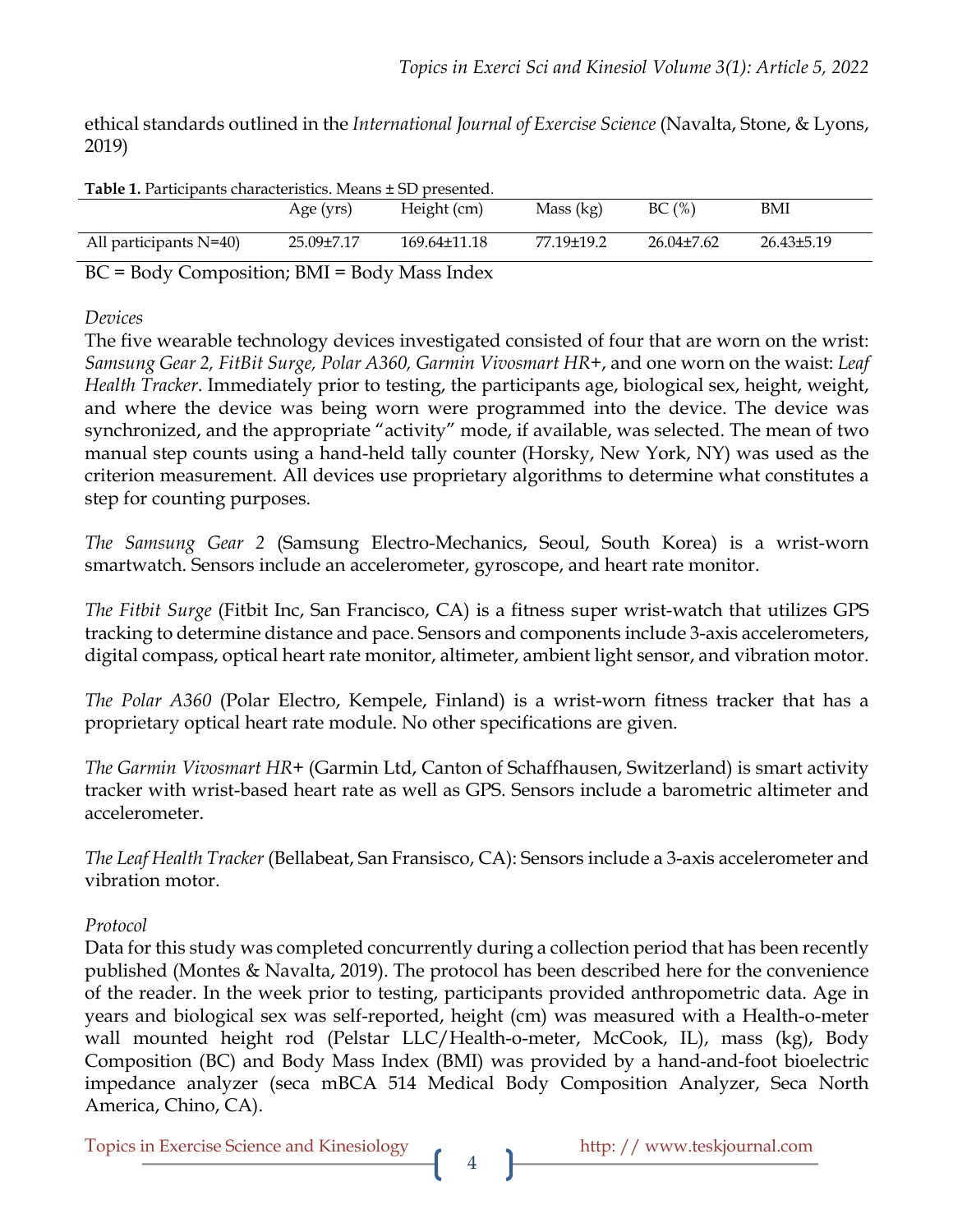On the first day of testing, participants were fitted with the *Samsung Gear 2, FitBit Surge, Polar A360, Garmin Vivosmart HR+ and Leaf Health Tracker*. They then proceeded to a long indoor hallway with cones spaced 200 feet apart. Participants sat for 5 minutes and then completed the first 5-minute self-paced free motion walk back and forth between the cones while step count was recorded by the two manual counters. After a 5-minute seated rest period, participants completed the first 5-minute self-paced free motion jog with step count again recorded by two manual counters. Participants then rested in a seated position for 10 minutes. They then performed a second self-paced 5-minute free motion walk and jog in the same manner as the first with step count recorded in the same manner. The two manual counters for all free-motion walks and jogs were positioned near the center of the testing area but were separated so they could not view each other's thumb motion nor hear the "clicking" from with the tally counter. This prevented any synchronized counting between the two. The manual counters were instructed not to follow or move with the participants to prevent influencing their walking/jogging speed. The distance traveled for both free motion walks and jogs was measured and the speed in miles per hour was calculated and rounded to the nearest 0.1.

One to two days later at approximately the same time of day (±1 hour), the participants returned for treadmill-based walking and jogging. They were fitted with all the devices in the same manner and configuration as on day two. All treadmill activities were performed on a Trackmaster treadmill (Full Vision, Inc. Newton, KS). After a 5-minute seated rest period, they completed the first 5-minute treadmill walk at the speed calculated from the first free motion walk with step count recorded by the two manual counters. Following a 5-minute seated rest period, they completed the first 5-minute treadmill jog at the speed calculated from the first free motion jog with step count again recorded by the two manual counters. Participants rested in a seated position for 10 minutes. They then performed a second 5-minute treadmill walk and jog with step count recorded in the same manner as the first treadmill activities. Speeds for the second treadmill walk and jog were calculated from the second free motion walk and jog. Speeds were replicated on the treadmill in order to normalize the distance a participant traveled in the 5-minute testing intervals for both conditions. The grade for all treadmill testing was set to 0%. The two manual counters were positioned at opposite sides of the lab in order to prevent any synchronized "clicking".

### *Statistical Analysis*

IBM SPSS (IBM Statistics version 24.0, Armonk, NY) was used for all statistical analysis. The step count average of the two manual counters (criterion measure) and the wearable technology device step count measurements recorded during the second walk and second jog for the free motion and treadmill activities were used. The percent error was calculated by the formula: absolute value of {(device – criterion) \* 100} / criterion. Three outliers of  $\geq \pm 3$  standard deviations were removed from the step count analysis (participant #7 and #14, *FitBit Surge*, free motion jog: step count was not recorded properly at the end of both said activities. Participant #37, *Samsung Gear 2*, treadmill walk: device stopped counting and had to be re-synchronized to reset step counting function for next activity). Spearman's rank correlation coefficient (r) was used to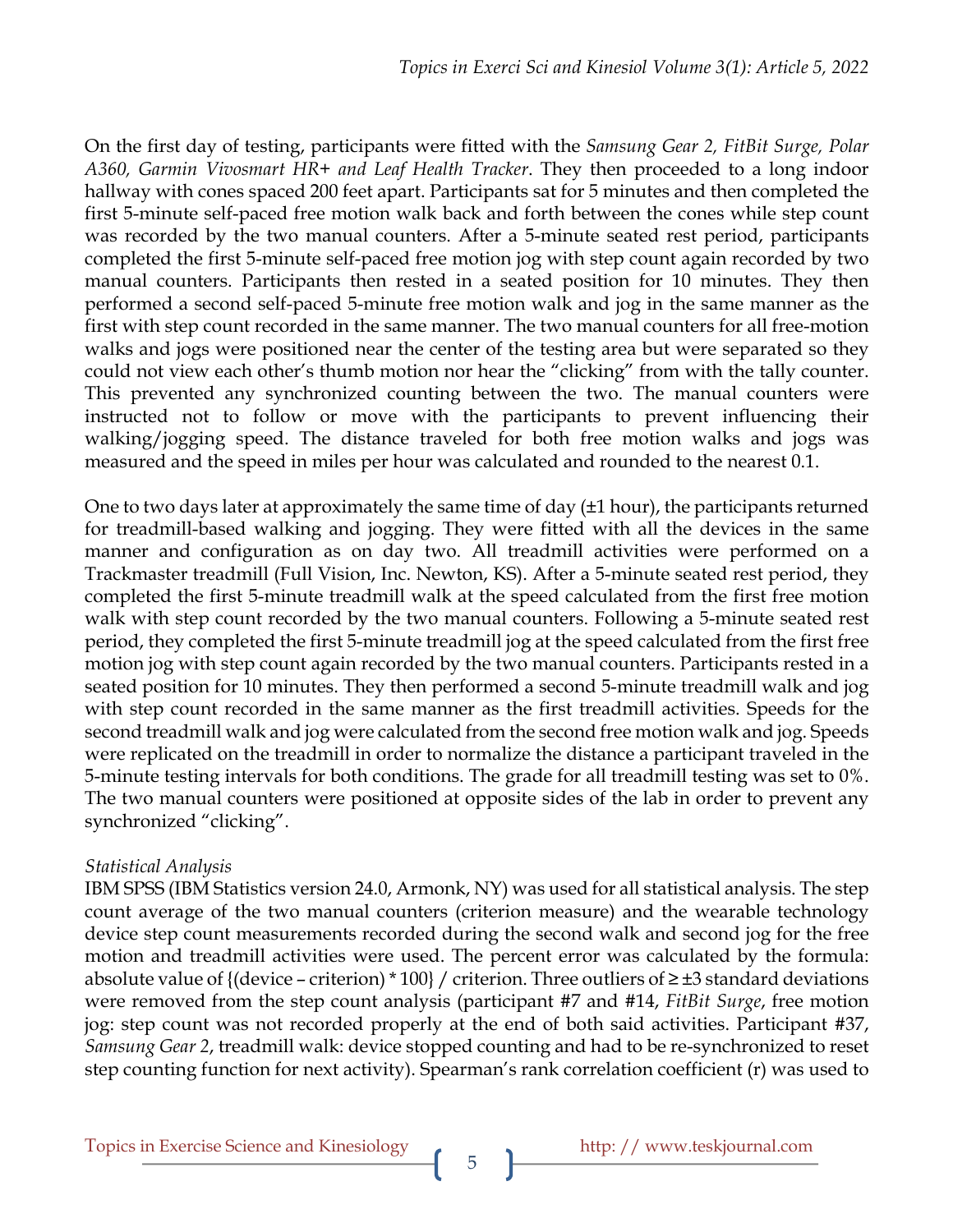determine correlation with the p-value set at  $\leq 0.05$  and the (r) set at  $\geq 0.70$ . Correlation was determined using 1) each participants BC and BMI and 2) the percent error.

## **RESULTS**

There were no significant correlations between BMI and percent error in any environment (**Table 2.**). For BC, significant positive correlations were observed for the *Samsung Gear 2* free motion walk: (r=0.321, *p*=0.043) (**Figure 1., Table 2.**), *Garmin Vivosmart HR+* free motion walk: (r=0.488, *p*=<0.001) (**Figure 2., Table 2.** ), and the *Leaf Health Tracker* treadmill walk: (r=0.368, *p*=0.020) (**Figure 3., Table 2.**) and treadmill jog: (r=0.350, *p*=0.027) (**Figure 4., Table 2.**).

*Correlation: Body Composition and Body Mass Index vs Mean Average Percent Error*

**Table 2.** Step count correlation of body composition and body mass index vs percent error (N=40). (#) = data points removed.  $* = p < 0.05$ .  $** = p < 0.001$ 

|                         | BC        | <b>BMI</b>  |
|-------------------------|-----------|-------------|
| Samsung Gear 2          | r         | r           |
| <b>Free Motion Walk</b> | $0.321*$  | $-0.135$    |
| Free Motion Jog         | 0.064     | $-0.126$    |
| Treadmill Walk (1)      | 0.075     | $-0.030$    |
| Treadmill Jog           | $-0.110$  | $-0.119$    |
| <b>FitBit Surge</b>     | r         | $\bf r$     |
| Free Motion Walk        | 0.227     | $-0.050$    |
| Free Motion Jog (2)     | $-0.007$  | $-0.109$    |
| <b>Treadmill Walk</b>   | 0.030     | $-0.078$    |
| Treadmill Jog           | $-0.059$  | $-0.090$    |
| Polar A360              | r         | $\mathbf r$ |
| <b>Free Motion Walk</b> | 0.122     | $-0.087$    |
| Free Motion Jog         | $-0.038$  | $-0.187$    |
| <b>Treadmill Walk</b>   | 0.219     | $-0.016$    |
| Treadmill Jog           | 0.149     | $-0.233$    |
| Garmin Vivosmart HR+    | r         | $\mathbf r$ |
| <b>Free Motion Walk</b> | $0.488**$ | $-0.241$    |
| Free Motion Jog         | 0.145     | $-0.124$    |
| Treadmill Walk          | $-0.046$  | $-0.183$    |
| Treadmill Jog           | 0.245     | $-0.132$    |
| Leaf Health Tracker     | r         | $\mathbf r$ |
| <b>Free Motion Walk</b> | 0.173     | 0.002       |
| Free Motion Jog         | $-0.078$  | $-0.097$    |
| <b>Treadmill Walk</b>   | $0.368*$  | $-0.014$    |
| Treadmill Jog           | $0.350*$  | $-0.086$    |

BC = Body Composition; BMI = Body Mass Index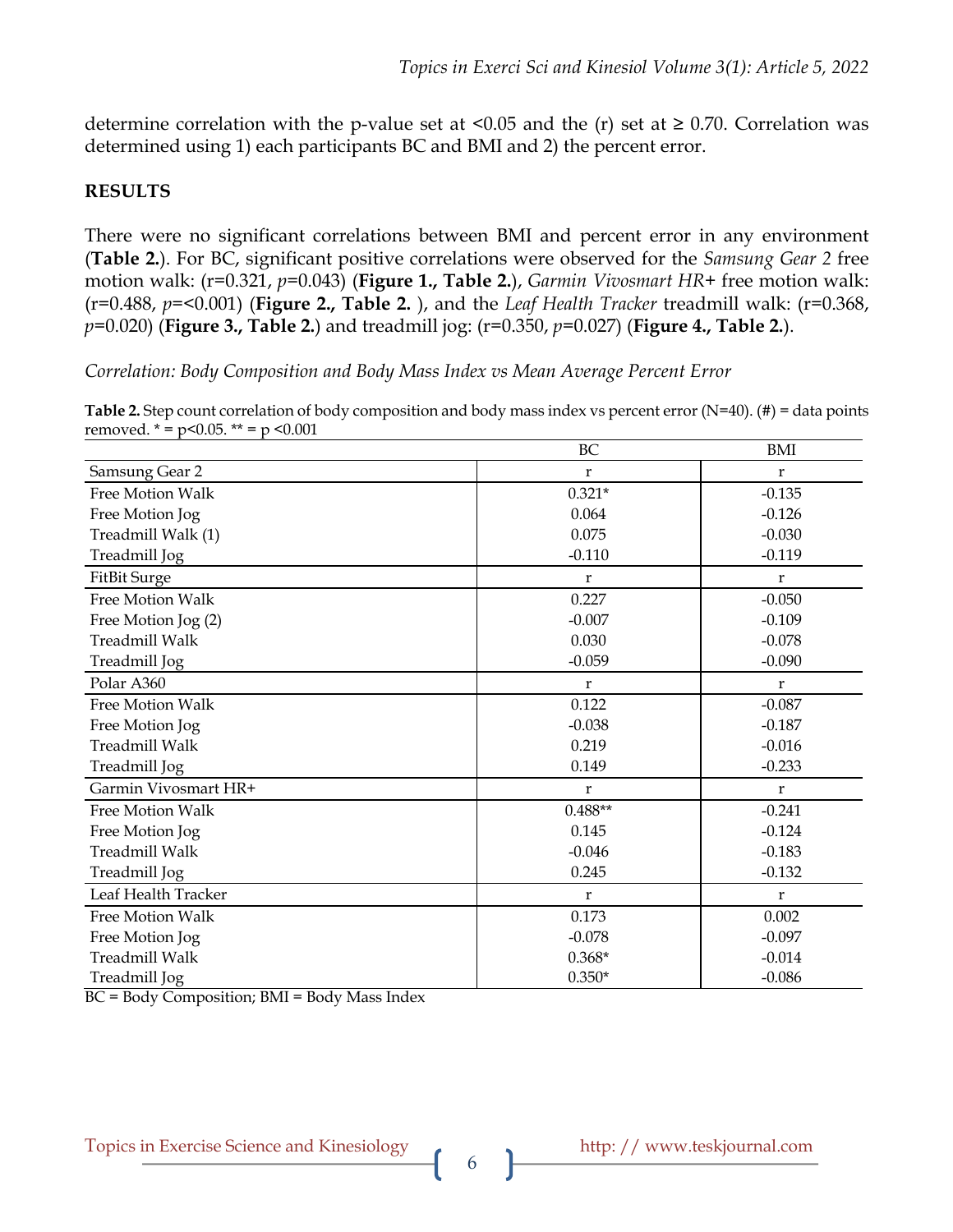

 **Figure 3.** Leaf Health Tacker treadmill walk correlation. **Figure 4.** Leaf Health Tacker treadmill jog correlation.

### **DISCUSSION**

The current study investigated if there was an association between a person's BC and/or BMI to a device's percent error when counting steps. Our hypothesis was that of the twenty possible combinations for each measurement using the five tested devices and four testing conditions (forty total data collections between both BC and BMI) that most of the combinations would have a significant positive relationship in that when BC or BMI increased the percent error of the device would also increase. However, only four of the forty tested combinations (all in the BC category) in our data collection were significantly correlated.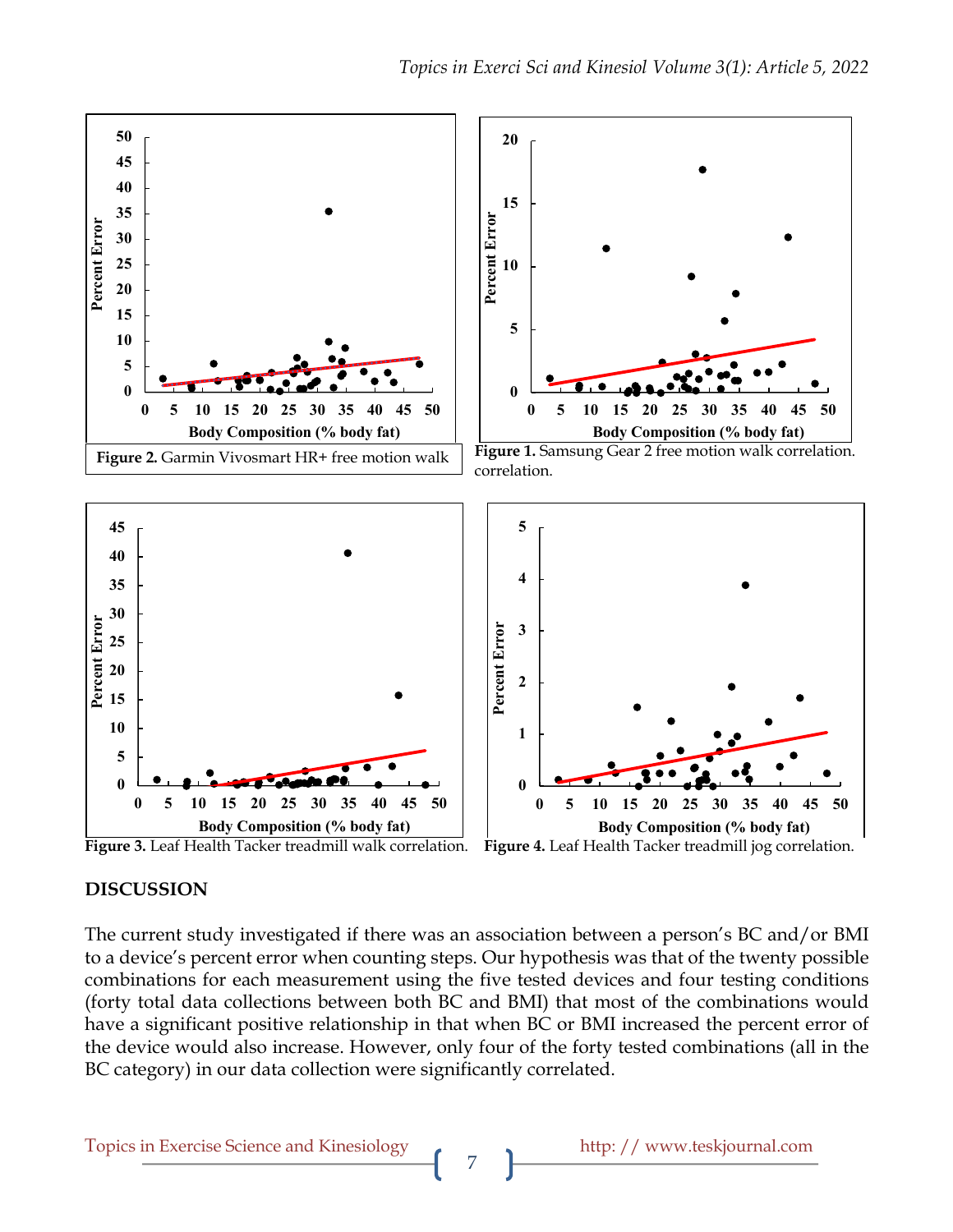Of the two wrist worn devices to have a significant relationship (Samsung Gear 2, Garmin Vivosmart HR+) both produced a significant relationship during free motion walking. While both were positive associations, the correlations were considered poor for each (r=0.321 and r=0.488 respectively). Previous research has provided evidence that slower walking speeds increase the inaccuracy of current pedometers (Balmain et al., 2019; Melanson et al., 2004; Schneider, Crouter, & Bassett, 2004) and newer wearable technology devices (Montes, Young, Tandy, & Navalta, 2017, 2018; Tanner et al., 2016). Regarding the lower body, persons with higher BC values tend to walk at a slower gait (Berrigan, Simoneau, Tremblay, Hue, & Teasdale, 2006) and have a longer double support phase with reduced time in the leg swing phase when walking (Hills & Parker, 1991; Wearing, Hennig, Byrne, Steele, & Hills, 2006). For the upper body, higher BC has been shown to reduce the range of motion in both shoulder joint extension and adduction (Park, Ramachandran, Weisman, & Jung, 2010) and in elbow flexion and supination (Jeong, Heo, Lee, & Park, 2018). These differences in walking mechanics due to slower walking may have resulted in the positive correlations for the two devices. It is interesting to note that none of the treadmill walks for any of the devices had a significant correlation. While it could be logically assumed that walking at a similar speed for the same time interval in either the free motion or treadmill environment would elicit a similar step count by a step counting device, previous research on this comparison is very limited and not conclusive. Some research indicates that treadmill walking influences smaller step length and quicker cadence when compared to a similar free motion activity (Murray, Spurr, Sepic, Gardner, & Mollinger, 1985) while other research has concluded there is little difference in the motion mechanics between the two (Frishberg, 1983). Because we only observed a significant correlation in two of the four wrist worn devises and only in free motion walking, it would be prudent to conclude that each device's proprietary measurement mechanism and algorithm for detecting, registering, and recording what it constitutes a completed step is a primary factor in its accuracy.

The Leaf Health Tracker was the only device not worn on the wrist. It was worn on the waist on the anterior midline of the thigh. Previous research has shown that device placement on the body can affect its accuracy for step counting with waist worn devices being shown to be more accurate than those that are wrist worn for those in a normal BC range. (Simpson et al., 2015; Tudor-Locke, Barreira, & Schuna, 2015). However, growing evidence suggests that waist worn step count devices are prone to increased measurement error as a person's BC value increases (Crouter et al., 2005). First, it is possible that a large amount of abdominal adipose tissue may dampen vertical accelerations of the trunk, which could contribute to a lower step count (Shepherd et al., 1999; Tudor-Locke, Williams, Reis, & Pluto, 2002). Second, due to the corresponding increase in waist circumference or the waist-to-hip ratio for those with higher BC values, waist worn step counters worn by persons in the overweight or obese health risk category may become slanted with respect to the body's vertical plane. This tilting has been shown to create increased friction in a device's internal counting mechanism, resulting in a failure to register all steps (Duncan et al., 2007).

Our results produced relatively few significant positive correlations. More than likely, this was due to the mean BC being 26.04±7.62% and the mean BMI being 26.43±5.19. Because our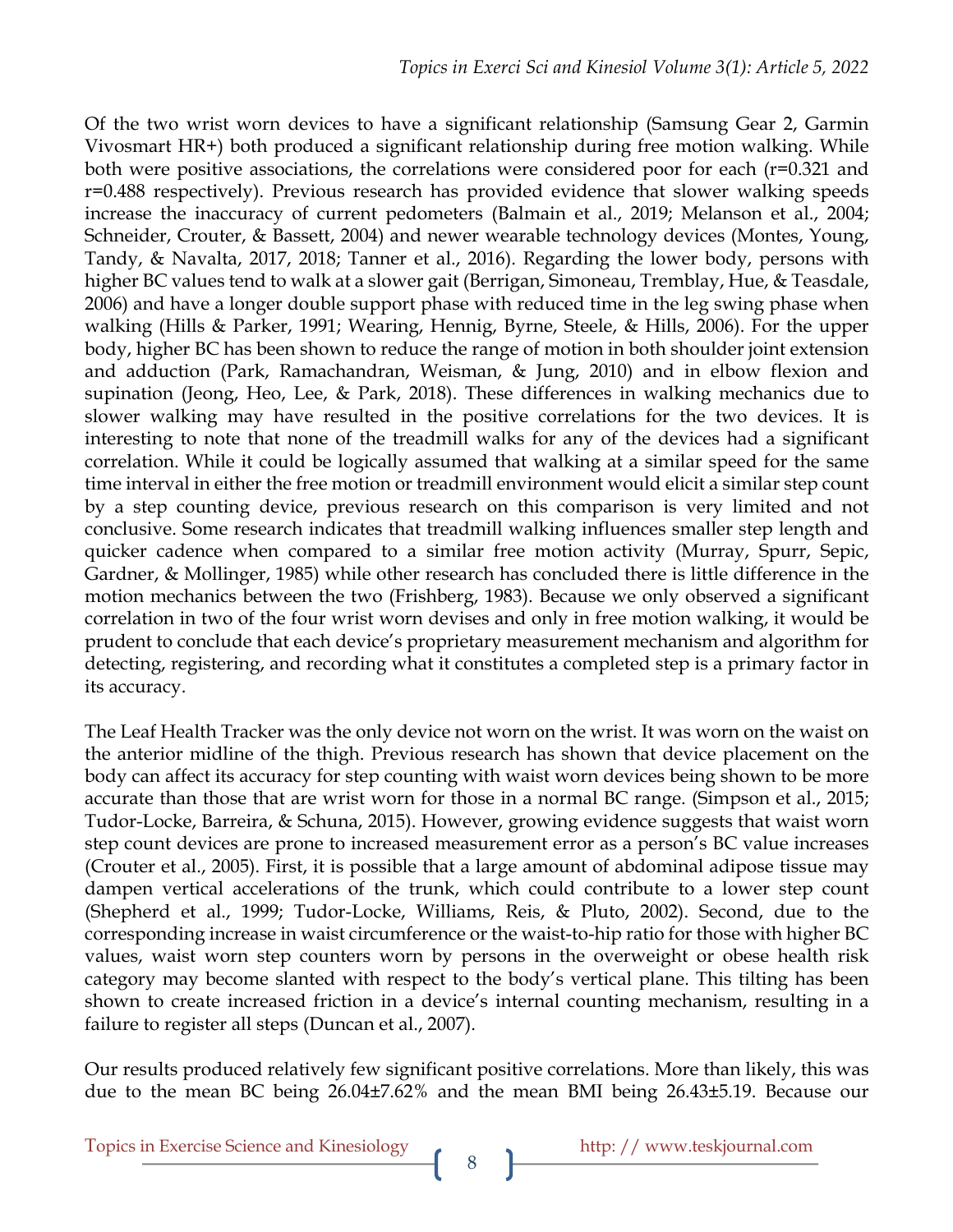participants were mostly young, healthy college students (age 25.09±7.17), very few of them could be considered as having excessively high BC or BMI values. This normal, healthy range of BC and BMI values was a study limitation as we were not able to evaluate a population in which elevated BC or BMI values would have made a noticeable overall impact. Therefore, our evaluation is only truly meaningful for this specific population during the four conditions that were tested in. The application of the results of our current investigation to other age ranges or special populations should be done with caution (Bassett, Rowlands, & Trost, 2012). In contrast to the current participants, certain populations such as the obese and the elderly (Melanson et al., 2004) will have different walking speeds, BC, and BMI values specific to that group. The testing of wearable technology devices used by these populations should be completed separately and in the normally accessed environments where use is expected to occur (Wahl, Duking, Droszez, Wahl, & Mester, 2017).

In summary, the purpose of our investigation was to perform an initial evaluation of whether BC or BMI values would correlate to the step count percent error extrapolated from a wearable technology device's recorded step count. Our results showed that for a healthy, young sample population with a normal to slightly elevated BC or BMI value, there appears to be little relationship between these two variables. The waist worn device displayed an association but only when used on a treadmill. It appears that device placement is the primary reason for any positive associations in a normal, healthy population. Future research should narrow the scope of participants to various special populations in which differencing BC/BMI values are more prevalent. This will allow for an updated assessment as to whether elevated BC/BMI values are related to wearable technology step counting accuracy.

### **REFERENCES**

1. Bachmann, C. (2019). What is the Smart Body Mass Index? Retrieved from https://www. smartbmicalculator.com/why-sbmic.html

2. Balmain, B. N., Tuttle, N., Bailey, J., Cheng, K., Duryea, M., Houlihan, J., . . . Morris, N. (2019). Using Smart Socks to Detect Step-count at Slow Walking Speeds in Healthy Adults. *International Journal of Sports Medicine, 40*(2), 133- 138.

3. Bassett, D. R., Jr., Rowlands, A., & Trost, S. G. (2012). Calibration and validation of wearable monitors. *Medicine & Science in Sports & Exercise, 44*(1 Suppl 1), S32-38.

4. Berrigan, F., Simoneau, M., Tremblay, A., Hue, O., & Teasdale, N. (2006). Influence of obesity on accurate and rapid arm movement performed from a standing posture. *International Journal of Obesity (Lond), 30*(12), 1750-1757.

5. Bradbury, K., E., Guo, W., Caims, B., J., Armstrong, M., E., G., & Key, T. (2017). Association between physical activity and body fat percentage, with adjustment for BMI: a large crosssectional analysis of UK Biobank. *BMJ Open, 7*(e011843).

6. Brazier, Y. (2018). Measuring BMI for adults, children, and teens. *Medical News Today*. Retrieved from https://www.medicalnewstoday.com/articles/ 323622.php.

7. CDC. (2018, 08/19/2017). About Adult BMI. *Healthy Weight.* Retrieved from https://www.cdc.gov/healthyweight/assessing/bmi/adult\_bmi/index.html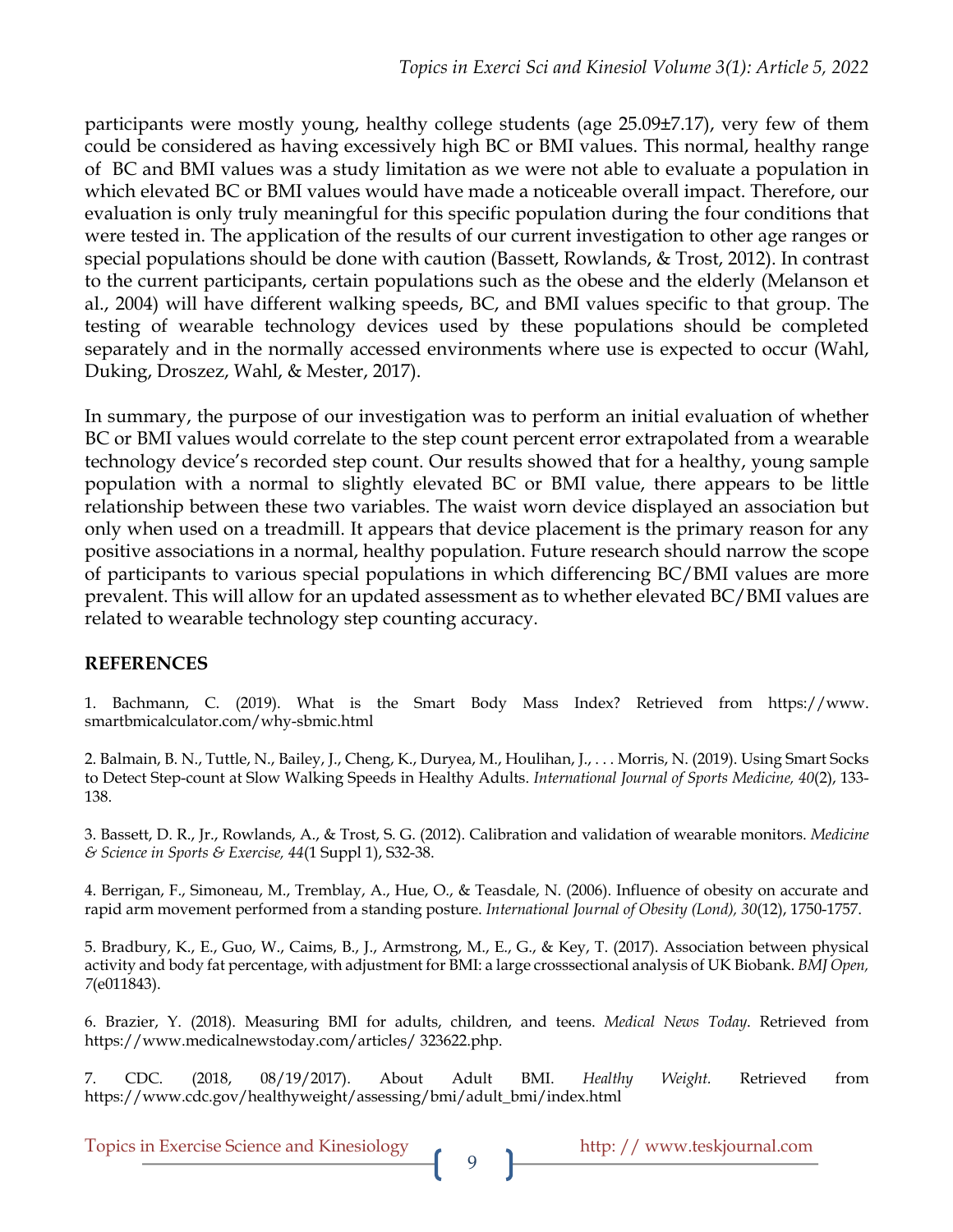8. Cheatham, S. W., Stull, K. R., Fantigrassi, M., & Motel, I. (2018). The efficacy of wearable activity tracking technology as part of a weight loss program: a systematic review. *The Journal of Sports Medicine and Physical Fitness, 58*(4), 534-548.

9. Crouter, S., E., Schneider, P., L., & Bassett Jr., D. R. (2005). Spring-Levered versus Piezo-Electric Pedometer Accuracy in Overweight and Obese Adults. *Medicine & Science in Sports & Exercise, 37*(10), 1673-1679.

10. de Wit, L. M., van Straten, A., van Herten, M., Penninx, B. W., & Cuijpers, P. (2009). Depression and body mass index, a u-shaped association. *BMC Public Health, 9*, 14.

11. Duncan, J. S., Schofield, G., Duncan, E. K., & Hinckson, E. A. (2007). Effects of age, walking speed, and body composition on pedometer accuracy in children. *Research Quarterly for Exercise and Sport, 78*(5), 420-428.

12. Espinoza, J., Chen, A., Orozco, J., Deavenport-Saman, A., & Yin, L. (2017). Effect of personal activity trackers on weight loss in families enrolled in a comprehensive behavioral family-lifestyle intervention program in the Federally Qualified Health Center setting: a randomized controlled trial. *Contemporary Clinical Trials Communications, 7*, 86-94.

13. Feito, Y., Bassett, D. R., Thompson, D. L., & Tyo, B. M. (2012). Effects of body mass index on step count accuracy of physical activity monitors. *Journal of Physical Activity and Health, 9*(4), 594-600.

14. Frishberg, B. A. (1983). An analysis of overground and treadmill sprinting. *Medicine & Science in Sports & Exercise, 15*(6), 478-485.

15. Hills, A. P., & Parker, A. W. (1991). Gait characteristics of obese children. *Archives of Physical Medicine and Rehabilitation, 72*(6), 403-407.

16. Jakicic, J., M., Rogers, R., J., & Donnelly, J., E. (2018). The Health Risks of Obesity Have Not Been Exaggerated. *Medicine & Science in Sports & Exercise, 51*(1), 222-225.

17. Jeong, Y., Heo, S., Lee, G., & Park, W. (2018). Pre-obesity and obesity impacts on passive joint range of motion. *Ergonomics, 61*(9), 1223-1231.

18. Jeukendrup, A., & Gleeson, M. (2019). *Sport Nutrition* (3rd ed.). Champaign, IL: Human Kinetics.

19. Karr, S., Jackowski, R. M., Buckley, K. D., Fairman, K. A., & Sclar, D. A. (2019). Cardiovascular Risk Factors and Provision of Lifestyle Counseling for Diabetes or Prediabetes With Comorbid Obesity: Analysis of Office-Based Physician Visits Made by Patients 20 Years of Age or Older. *Diabetes Spectrum, 32*(1), 53-59.

20. Kirk, M. A., Amiri, M., Pirbaglou, M., & Ritvo, P. (2018). Wearable Technology and Physical Activity Behavior Change in Adults With Chronic Cardiometabolic Disease: A Systematic Review and Meta-Analysis. *American Journal of Health Promotion,* 890117118816278.

21. Kuriyan, R. (2018). Body composition techniques. *Indian Journal of Medical Research, 148*(5), 648-658.

22. Lahey, R., & Khan, S. S. (2018). Trends in Obesity and Risk of Cardiovascular Disease. *Current Epidemiology Reports, 5*(3), 243-251.

23. Liguori, G., Dweyer, G., B., & Fitts, T., C. (2014). *Resources for the Health Fitness Specialist* (1st ed.). Philadelphia PA: Lippincott, Williams, and Wilkins.

24. Lim, J., & Park, H. S. (2016). Relationship between underweight, bone mineral density and skeletal muscle index in premenopausal Korean women. *International Journal of Clinical Practice, 70*(6), 462-468.

Topics in Exercise Science and Kinesiology http: // www.teskjournal.com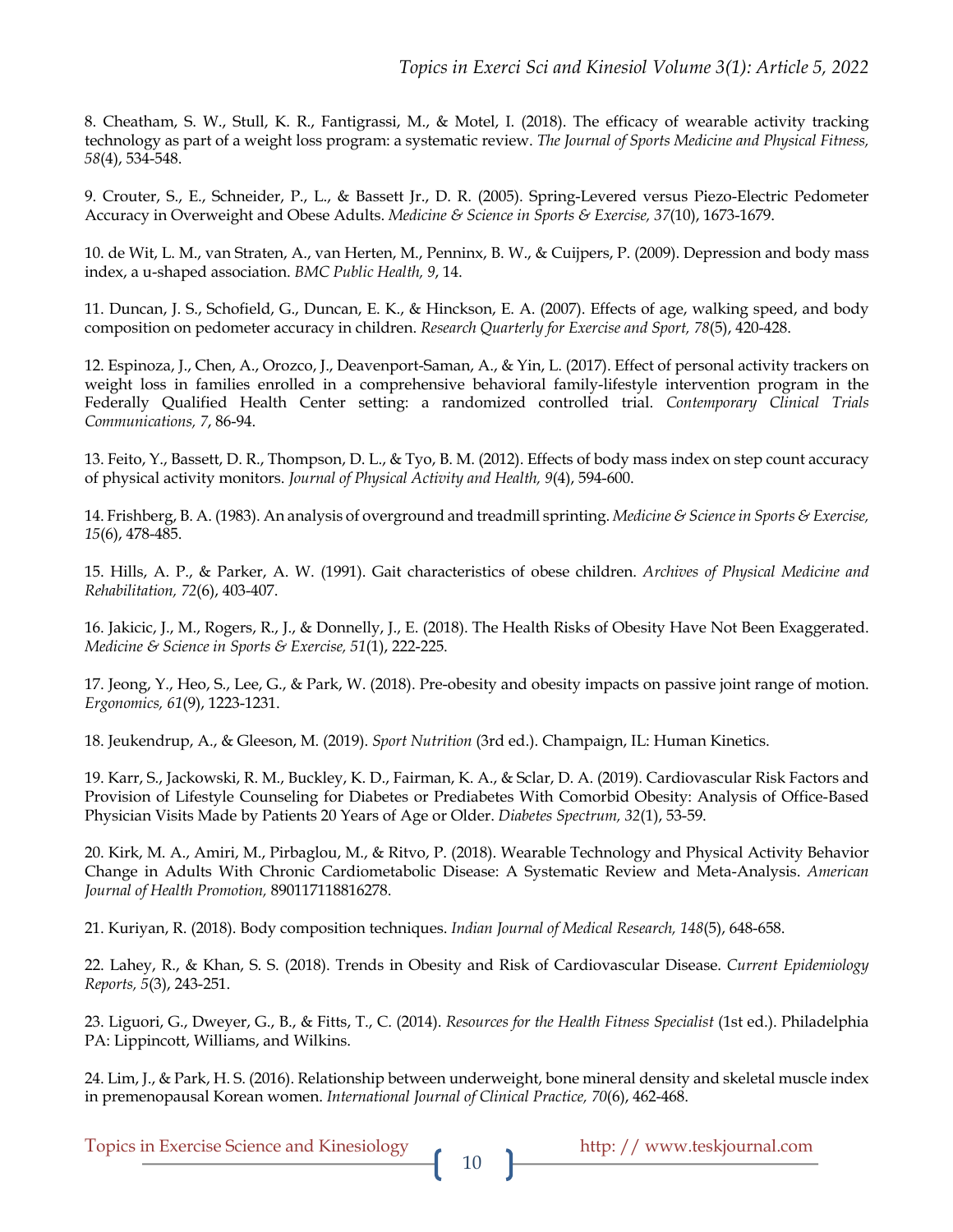25. Lohman, T., G., & Miliken, L., A. (2019). *ACSM's Body Composition Assessment* (A. C. o. S. Medicine Ed.). Champaign, IL: Human Kinetics.

26. Melanson, E. L., Knoll, J. R., Bell, M. L., Donahoo, W. T., Hill, J. O., Nysse, L. J., . . . Levine, J. A. (2004). Commercially available pedometers: considerations for accurate step counting. *Preventive Medicine, 39*(2), 361-368.

27. Misra, A., & Dhurandhar, N. V. (2019). Current formula for calculating body mass index is applicable to Asian populations. *Nutrition & Diabetes, 9*.

28. Montes, J., & Navalta, J. W. (2019). Reliability of the Polar T31 Uncoded Heart Rate Monitor in Free Motion and Treadmill Activities. *International Journal of Exercise Science, 12*(4), 69-76.

29. Montes, J., Young, J. C., Tandy, R., & Navalta, J. W. (2017). Fitbit Flex: Energy Expenditure and Step Count Evaluation. *Journal of Exercise Physiology online, 20*(5), 152-159.

30. Montes, J., Young, J. C., Tandy, R., & Navalta, J. W. (2018). Reliability and Validation of the Hexoskin Wearable Bio-Collection Device During Walking Conditions. *International Journal of Exercise Science, 11*(7), 808-816.

31. Murray, M. P., Spurr, G. B., Sepic, S. B., Gardner, G. M., & Mollinger, L. A. (1985). Treadmill vs. floor walking: kinematics, electromyogram, and heart rate. *Journal of Applied Physiology (1985), 59*(1), 87-91.

32. Navalta, J,W, Stone, W,J, Lyons T,S,. Ethical Issues Relating to Scientific Discovery in Exercise Science. (2019) International Journal of Exercise Science *12*(1): 1-8.

33. Park, W., Ramachandran, J., Weisman, P., & Jung, E. S. (2010). Obesity effect on male active joint range of motion. *Ergonomics, 53*(1), 102-108.

34. Reese, M., A., T., B. (2008). Underweight: A Heavy Concern. *Today's Dietitian, 10*(1), 56-58.

35. Ritz, B. W., & Gardner, E. M. (2006). Malnutrition and energy restriction differentially affect viral immunity. *The Journal of Nutrition, 136*(5), 1141-1144.

36. Santiago, J., & Moreira, T. M. M. (2019). Booklet content validation on excess weight for adults with hypertension. *Revista Brasileira de Enfermagem, 72*(1), 95-101.

37. Schneider, P. L., Crouter, S., & Bassett, D. R. (2004). Pedometer measures of free-living physical activity: comparison of 13 models. *Medicine & Science in Sports & Exercise, 36*(2), 331-335.

38. Schorr, M., Dichtel, L. E., Gerweck, A. V., Valera, R. D., Torriani, M., Miller, K. K., & Bredella, M. A. (2018). Sex differences in body composition and association with cardiometabolic risk. *Biology of Sex Differences, 9*(1), 28.

39. Scrollseek. (2010). Densities of Different Body Matter Retrieved from http://www.scrollseek. com/training/densitiesofdifferentbodymatter.html.

40. Shepherd, E. F., Toloza, E., McClung, C. D., & Schmalzried, T. P. (1999). Step activity monitor: increased accuracy in quantifying ambulatory activity. *Journal of Orthopaedic Research, 17*(5), 703-708.

41. Simpson, L. A., Eng, J. J., Klassen, T. D., Lim, S. B., Louie, D. R., Parappilly, B., . . . Zbogar, D. (2015). Capturing Step Counts at Slow Walking Speeds in Older Adults: Comparison of Ankle and Waist Placement of Measuring Device. *Journal of Rehabilitation Medicine, 47*(9), 830-835.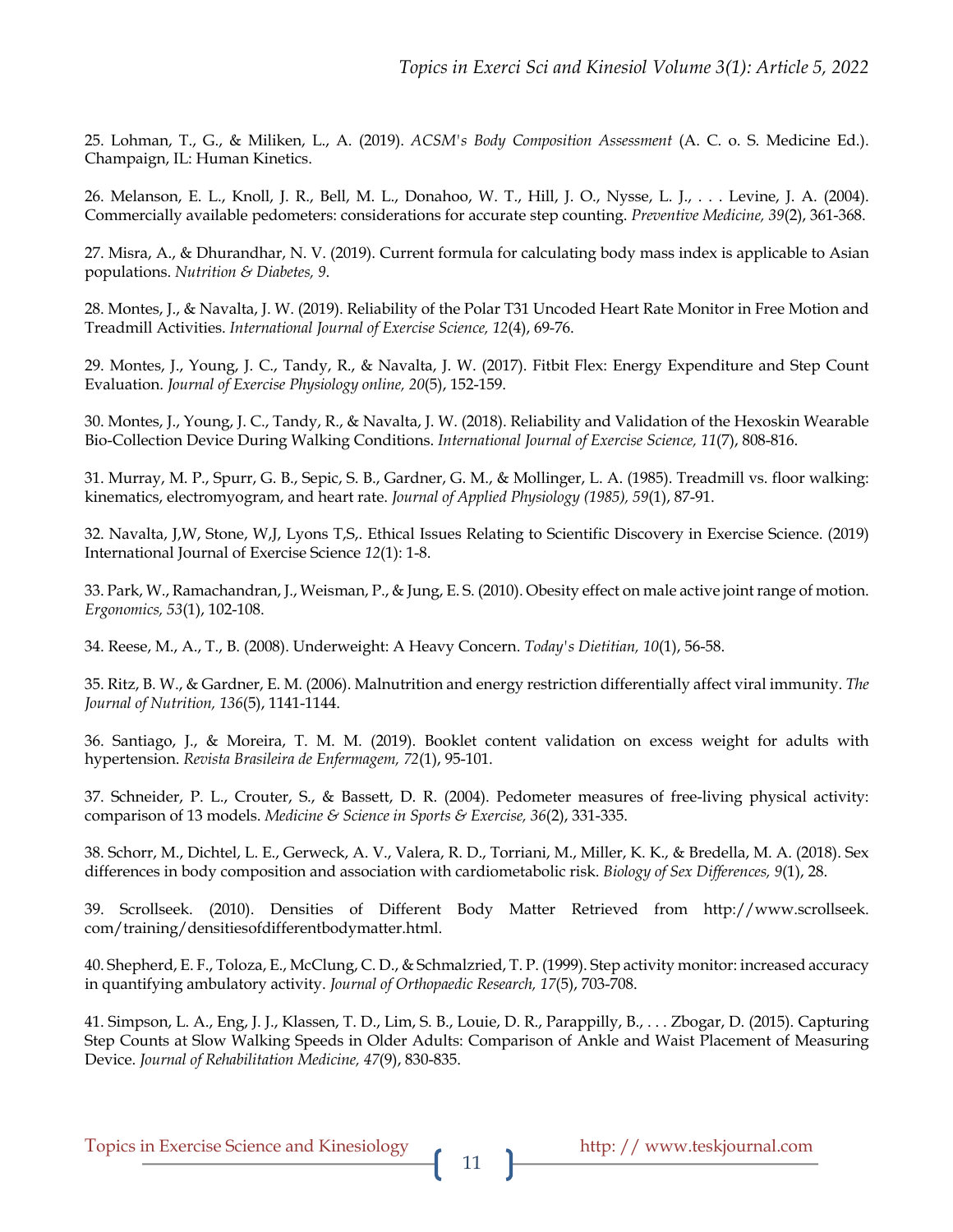42. St-Onge, M. P., & Gallagher, D. (2010). Body composition changes with aging: the cause or the result of alterations in metabolic rate and macronutrient oxidation? *Nutrition, 26*(2), 152-155.

43. Tanner, E., A., Montes, J., Manning, J. W., Taylor, J., E., Debeliso, M., Young, J. C., & Navalta, J. W. (2016). Validation of Hexoskin biometric shirt to COSMED K4 b2 metabolic unit in adults during trail running. *Sports Technology, 8*(3-4), 118-123.

44. Thompson, W. R. (2015). Worldwide Survey of Fitness Trends for 2016 10th Anniversary Edition. *ACSM Health & Fitness Journal, 19*(6), 9-18.

45. Thompson, W. R. (2016). Worldwide Survey of Fitness Trends for 2017. *ACSM Health & Fitness Journal, 20*(6), 8- 17.

46. Tigbe, W. W., Granat, M. H., Sattar, N., & Lean, M. E. J. (2017). Time spent in sedentary posture is associated with waist circumference and cardiovascular risk. *International Journal of Obesity (Lond), 41*(5), 689-696.

47. Tudor-Locke, C., Barreira, T. V., & Schuna, J. M., Jr. (2015). Comparison of step outputs for waist and wrist accelerometer attachment sites. *Medicine & Science in Sports & Exercise, 47*(4), 839-842.

48. Tudor-Locke, C., Johnson, W. D., & Katzmarzyk, P. T. (2009). Accelerometer-determined steps per day in US adults. *Medicine & Science in Sports & Exercise, 41*(7), 1384-1391.

49. Tudor-Locke, C., Williams, J. E., Reis, J. P., & Pluto, D. (2002). Utility of pedometers for assessing physical activity: convergent validity. *Sports Medicine, 32*(12), 795-808.

50. Wahl, Y., Duking, P., Droszez, A., Wahl, P., & Mester, J. (2017). Criterion-Validity of Commercially Available Physical Activity Tracker to Estimate Step Count, Covered Distance and Energy Expenditure during Sports Conditions. *Frontiers in Physiology, 8*, 725.

51. Wang, T., & He, C. (2018). Pro-inflammatory cytokines: The link between obesity and osteoarthritis. *Cytokine & Growth Factor Reviews, 44*, 38-50.

52. Wearing, S. C., Hennig, E. M., Byrne, N. M., Steele, J. R., & Hills, A. P. (2006). The biomechanics of restricted movement in adult obesity. *Obesity Reviews, 7*(1), 13-24.

53. WHO. (02/16/2018). Obesity and Overweight Key Facts. *What are common health consequences of overweight and obesity?* Retrieved from https://www.who.int/news-room/fact-sheets/ detail/obesity-and-overweight

54. WHO (2022) Health Topics. *Gender and Health.* Retrieved from https://www.who.int/healthtopics/gender#tab=tab\_1